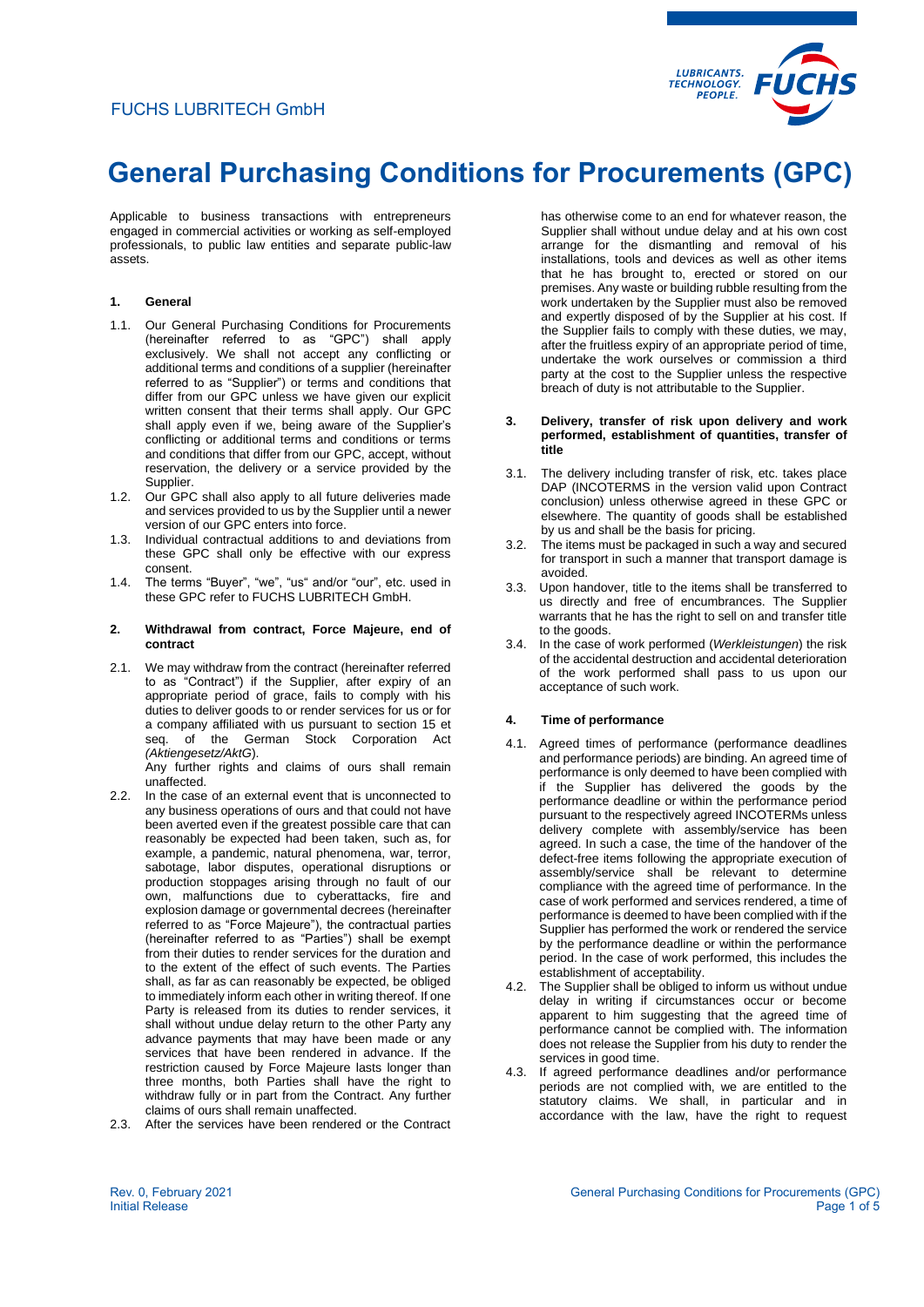

damages in lieu of the service and/or withdraw from the Contract after the fruitless expiry of an appropriate period of time (unless such a period of time can be avoided). We shall furthermore have the right, in the event of a delay of performance caused by the Supplier, to request the payment of a contractual penalty of 0.5 percent of the net value of the Contract for each week or part thereof but of no more than 5 percent of the net value of the Contract unless the delayed performance is not attributable to the Supplier. If we accept performance, we must reserve the contractual penalty at the latest until the date when final payment is made. Cases of Force Majeure shall be excluded. Any further rights of ours shall remain unaffected. Our right to performance shall not be excluded until the Supplier, at our request, has paid us damages in lieu of performance. Acceptance of delayed performance does not constitute a waiver of damages or contractual penalties.

- 4.4. Unconditional acceptance of a delayed delivery or performance does not constitute a waiver of damages that we, on account of late delivery or performance, are entitled to request.
- 4.5. Partial deliveries and partial performance shall, on principle, not be permitted unless we have explicitly consented thereto in writing and acceptance thereof can be reasonably expected from us.

#### **5. Inspection of defects upon delivery, acceptance of work performed**

- 5.1. Following deliveries, we shall notify the Supplier of any apparent (detected or detectable) defects as soon as the goods have been received, and hidden defects immediately after detection. The notification is deemed to be made on time if, in the case of apparent defects, it is received by the Supplier within a period of 10 working days calculated from the date of delivery or, in the case of hidden defects, within a period of 10 working days after detection; if, during the normal course of business, an inspection of the delivered goods cannot be performed within 10 working days after delivery, the period of timely notification shall be extended accordingly. In the case of deliveries that consist of a large amount of identical goods, we shall inspect an adequate quantity of the delivered goods to check for defects. If the goods, due to the inspection, were to become unsellable, the quantity to be inspected shall be reduced accordingly. If individual random samples of a delivery are defective, we may, at our discretion, request the removal of the defective items by the Supplier or, in accordance with the law, make claims for defects concerning the entire delivery. If, due to defects, an inspection beyond the extent customary for entry controls were to become necessary, the Supplier shall bear the costs of such inspection. If the notification were to arrive late or not at all, its timely dispatch shall suffice.
- 5.2. Upon completion, the work performed shall be accepted by us within an adequate period of time unless, due to the quality of the work performed, acceptance is excluded. In such a case, either party shall have the right to request a formal acceptance (*förmliche Abnahme*). Formal acceptance shall, unless otherwise agreed, take place in the presence of both Parties. Acceptance shall be documented in a certificate of acceptance. This also

applies to unsuccessful attempts at achieving acceptance. We shall be reimbursed by the Supplier for any costs arising from unsuccessful attempts at achieving acceptance unless the unsuccessful attempt at achieving acceptance is not attributable to the Supplier. Any further claims of ours shall be unaffected. Acceptance may also be refused if several immaterial defects are detected that, when added together, turn out to be material. Acceptance of partial deliveries shall be excluded unless we have, in advance, agreed thereto in writing.

#### **6. Liability for defects involving deliveries and work performed**

- 6.1. If the goods delivered or the work performed were to be defective, we shall, irrespective of our statutory claims, have the right to request that the Supplier, at our discretion and by way of subsequent performance, either remedy the defects (concerning delivery and work performed) or deliver defect-free goods (concerning deliveries) or engage in the performance of new work (concerning work performed). In the event of subsequent performance, the Supplier undertakes to bear all expenditure including, in particular, transport, travel, labor and material costs. This shall also apply if, in the case of deliveries, the goods have been taken to a location other than that indicated by us as the delivery address.
- 6.2. If the Supplier fails to comply with his obligation of subsequent performance within an appropriate time frame set by us, we may ourselves undertake the necessary measures at the expense and risk of the Supplier or ask a third party to do so. This does not apply to deliveries if the Supplier is not responsible for the owed performance not taking place upon expiry of the period of grace. As far as deliveries and work performed are concerned, setting a deadline can be dispensed with if the Supplier rejects both types of subsequent performance or if subsequent performance has failed or if we cannot be reasonably expected to accept such performance. Furthermore, the setting of a deadline may be dispensed with if special circumstances arise that, upon consideration of the interests of both Parties, justify the immediate assertion of claims for defects. Special circumstances arise in particular in urgent cases where subsequent performance by the Supplier is unlikely to compensate us for the imminent disadvantage suffered by us. If the setting of a deadline can be dispensed with, we shall have the right to undertake the necessary measures at the expense and risk of the Supplier even without unsuccessful expiry of an appropriate period of grace as long as we inform the Supplier thereof. Any further claims of ours shall remain unaffected.
- 6.3. The receipt of the goods and the processing of goods that have not yet been established as defective and criticized as well as the payment, the subsequent placement of orders and the commissioning of further work to be performed do not mean that we approve of the delivery or work performed or waive any claims for defects.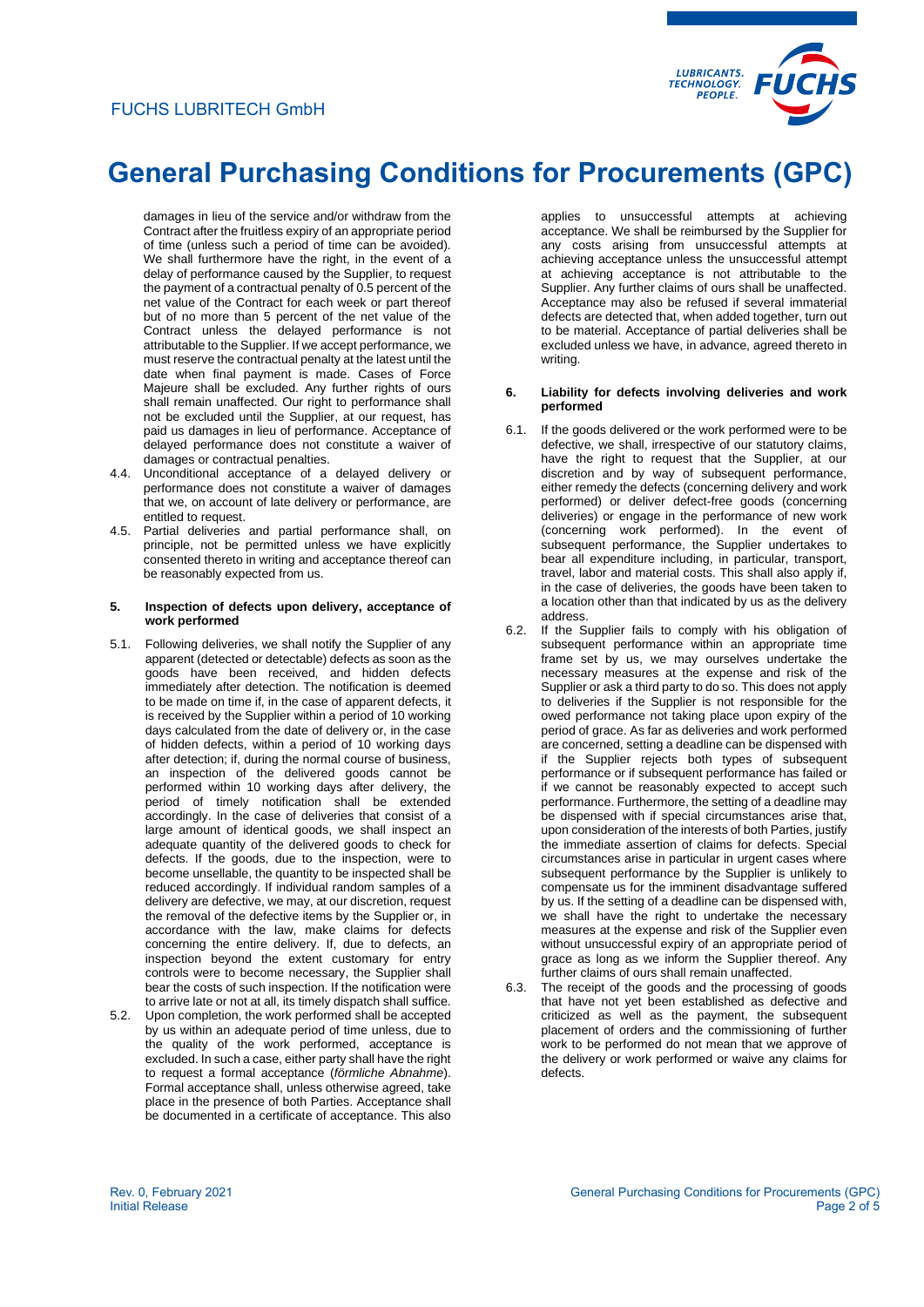# FUCHS LUBRITECH GmbH



# **General Purchasing Conditions for Procurements (GPC)**

- 6.4. Our claims for defects are subject to a limitation period of 36 months. In the case of deliveries, the period commences upon receipt of the goods, and in the case of work performed, it commences upon its acceptance. This period of limitations does not apply if the Supplier has deceitfully concealed the defect or if the subsequent sentence suggests otherwise. Notwithstanding sentence one, the period of limitations shall be five years if,
	- (i) in the case of deliveries, defective goods have been used in the customary way for a structure and caused its defectiveness or if
	- (ii) in the case of deliveries or work performed, there has been a defect of the structure or if,
	- (iii) in the case of work performed, its success consists in the production, maintenance or change of one item or in the rendering of planning or monitoring services for such item.

As to any defects criticized or otherwise indicated by us within the period of limitations, the claims for defects become time-barred at the earliest six months after the complaint has been made.

- 6.5. In the case of deliveries made to us by the Supplier, we have, apart from being entitled to making claims for defects, unrestricted statutory rights of recourse within a supply chain, provided that our claims for defects do not require the setting of an otherwise necessary deadline if we are obliged to take back goods that we sold on or if the purchase price paid to us has been reduced or if we are otherwise held liable for the defectiveness.
- 6.6. Further warranties of the Supplier shall remain unaffected.

#### **7. Product liability, release, third-party liability insurance**

- 7.1. The Supplier shall be obliged to indemnify us from claims made by third parties and release us from any product liability in Germany or abroad unless, based on the principles of product liability law, he is not responsible for the defect of the product. Any further claims of ours shall remain unaffected.
- 7.2. The Supplier shall, as part of his indemnification obligation, bear all costs arising from potential legal proceedings and all expenses resulting from or in connection with any warning, exchange or recall measures carried out by us. We shall – as far as possible and as far as we can be reasonably expected to do so – notify the Supplier of the content and extent of any measures to be carried out and we shall give him an opportunity to state his case. The Supplier shall assist us with the measures to be carried out to the best of his knowledge and undertake all measures requested by us that he can be reasonably expected to perform.
- 7.3. The Supplier warrants to take out and maintain an extended product liability and recall insurance policy offering worldwide coverage and a level of cover appropriate for the goods and work performed, which amounts to at least 3 million euros fo personal injury for each individual person, a minimum of 5 million euros per property damage and a minimum of 5 million euros for pecuniary loss. The Supplier shall, at our request, prove to us the taking out and existence of such an extended product liability and recall insurance policy. The Supplier

refrains from engaging in any act and any omission that could put at risk the insurance cover. Any further claims of ours shall remain unaffected.

7.4. If the Supplier fails to duly meet his obligation as set forth in the preceding paragraph 3, we shall have the right but are not obliged to take out an extended product liability and recall insurance policy at the Supplier's cost.

# **8. Property rights**

- 8.1. We reserve all ownership rights, copyrights and other property rights to images, drawings, computations and other documents that we make available to the Supplier. They must not be made available to third parties without our explicit written consent and must only be used for the production of the goods and/or the rendering of the services based on our order. After completion of the order, they must be returned to us without request and without undue delay.
- 8.2. The Supplier warrants that the delivery and use of the goods and/or services does not breach any German or foreign patents, German utility models, licenses or other property and copyrights of third parties. This does not apply if the goods have been developed by us.
- 8.3. If we are held liable by a third party, the Supplier shall be obliged to indemnify us from such claims.
- 8.4. The indemnification obligation of the Supplier refers to all costs that arise from or in connection with claims made by a third party. We shall in particular have the right to obtain permission to use the goods from the third party at the cost of the supplier. The indemnification obligation does not apply if the Supplier is not responsible for the breach of the property rights of third parties.

# **9. Sub-contractors**

The use of third parties for contractual performance (in particular sub-contractors of whatever rank) and/or their exchange requires our prior written consent. If the Supplier intends from the outset to use third parties to ensure contractual performance, the Supplier must notify us thereof upon submission of his bid.

#### **10. Statutory minimum wage, posting of workers, ban of illegal employment**

10.1. The Supplier shall ensure that the sub-contractors and personnel agencies used by him to execute contracts for us, pay their staff the statutory minimum wage in accordance with the German Minimum Wage Act (*Mindeslohngesetz/MiLoG*) and/or at least the minimum hourly rates on the basis of the statutory provisions pursuant to section 3a of the German Act on the Provision of Temporary Employees (*Arbeitnehmerüberlassungsgesetz/AÜG*) or, if the services to be rendered are subject to the area of application covered by the German Posted Workers Act (*Arbeitnehmerentsendegesetz/AEntG*), the minimum wage stipulated for the relevant industry. He must also ensure that the mandatory statutory obligations concerning the payment of contributions to the Germany social security system, the employers' liability insurance associations and other institutions such as the joint institutions of the contractual partners engaged in collective agreements set out in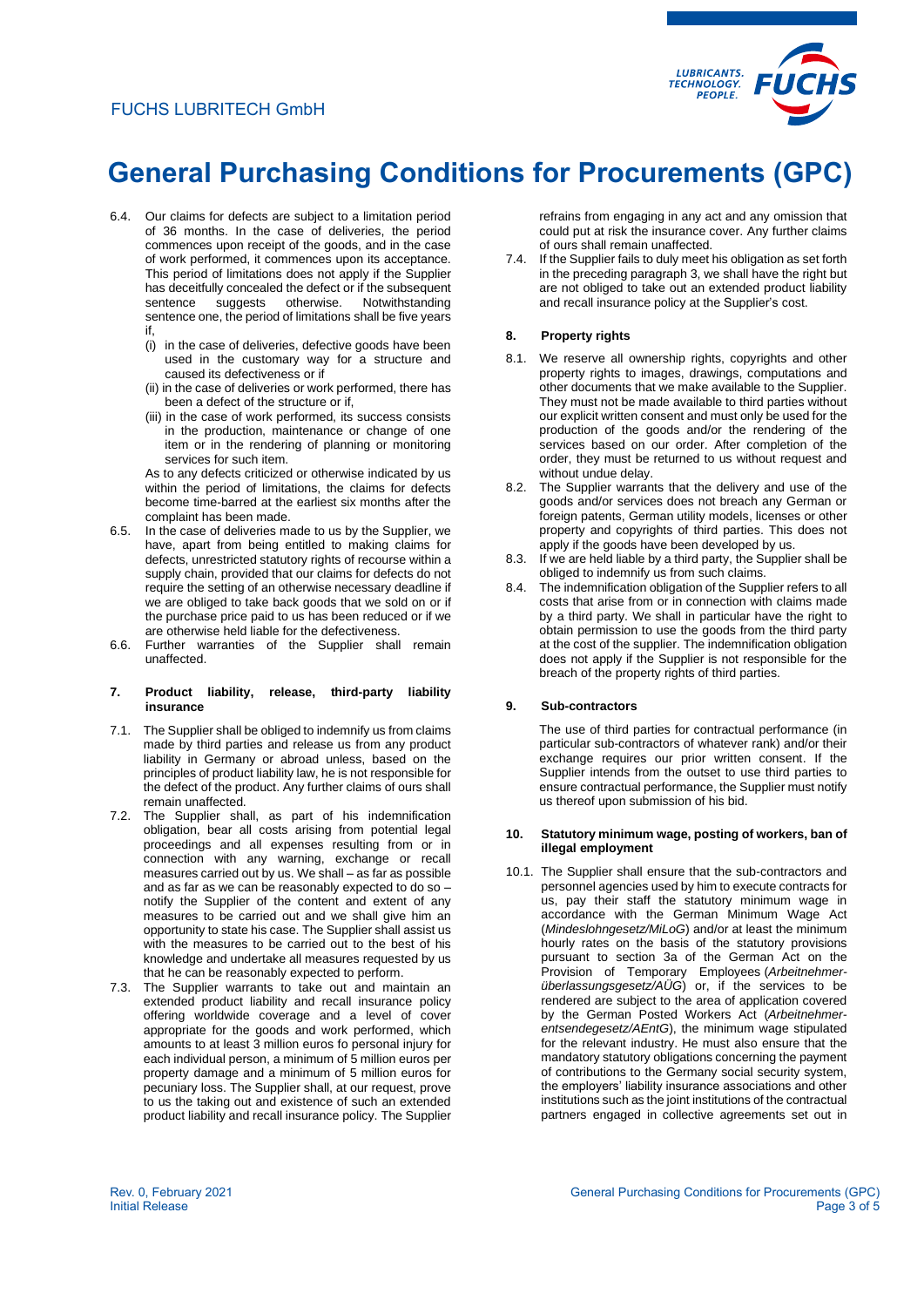

section 8 of the German Posted Workers Act (*Arbeitnehmerentsendegesetz/AEntG*) are complied with.

- 10.2. The Supplier shall, when choosing subcontractors and personnel agencies, ascertain whether the requirements set out under paragraph 10.1 are met and obligate them in writing to comply with the requirements. In addition, he shall ask them to provide a written confirmation that they in turn request compliance with the same requirements from the subcontractors and personnel agencies commissioned by them.
- 10.3. In the event that we are justifiably held liable by an employee of the Supplier or by an employee of a subcontractor (irrespective of the subcontractor's rank), or by an employee of a personnel agency considering us to be a guarantor, for the payment of the statutory minimum wage or the minimum wage paid in the industry or if we are held liable for the payment of contributions by one of the institutions of the contractual parties engaged in collective agreements set out in section 8 of the German Posted Workers Act (*Arbeitnehmerentsendegesetz/AEntG*), the Supplier shall indemnify us against such claims. This does not apply if he is not responsible for the breach of obligation. Any further claims of ours shall remain unaffected.
- 10.4. We shall have the right to terminate the Contract with the Supplier without notice if we are justifiably held liable under the provisions concerning the guarantor's liability pursuant to the German Minimum Wage Act (*Mindeslohngesetz/MiLoG*) or Posted Workers Act (*Arbeitnehmerentsendegesetz/AEntG*). Any further claims of ours shall remain unaffected.

# **11. Prices**

- 11.1. Unless otherwise agreed, the price indicated in a Contract is deemed to be a fixed price. Furthermore, unless otherwise agreed in writing, the price for deliveries is DAP (INCOTERMS in the version valid upon Contract completion) and includes in particular the costs for packaging, shipping (including shipping facilities) and transport to the delivery address provided by us as well as other public levies. If, in individual cases, the shipping and transport costs are not included in the price and if we have agreed in writing to pay the shipping and transport costs, this shall only apply to the costs for the most inexpensive type of shipping and transport even if, to ensure compliance with the agreed delivery times, a faster type of transport may be required.
- 11.2. All prices are net prices excluding the respectively valid sales tax. If the goods are subject to a sales tax, it shall be calculated separately at the respectively valid rate.

# **12. Billing, payment conditions**

12.1. Bills can only be processed by us if they – according to the specification contained in our orders and delivery call-ups – list the order number or delivery call-up number included therein. A single copy of each bill that must include the invoice number and other details that facilitate allocation is to be sent to the respective printed address; it must not be added to the actual delivery. The Supplier shall be responsible for all consequences resulting from non-compliance with these obligations

unless he can prove that they are not attributable to him.

12.2. Unless otherwise agreed, bills shall be paid either within 14 days with a rebate of 2 percent being deducted for early payment, or within 30 days net from their due date and receipt of both the bill and the goods and/or the rendering of the service. Payment shall take place following invoice verification. In the case of defective delivery or defective work performed we shall have the right to postpone payment without losing our right to rebates, early-payment discounts or similar reductions until the Contract has been duly performed. The payment period shall therefore not commence until all defects have been fully remedied. If it is incumbent upon the Supplier to provide material tests, inspection certificates, quality documents or other information, the receipt of the goods shall trigger the start of the payment period only after the Supplier has also handed over to us the documents owed.

#### **13. Compliance and social standards**

- 13.1. The Supplier warrants, that
	- (i) he has not violated and will not violate any national or international laws against bribery, corruption and restrictions of competition when concluding and executing this Contract and that neither the Supplier nor, to the knowledge of the Supplier, his employees or persons acting on behalf of the Supplier have offered or will offer any direct or indirect payment in cash or in-kind or other advantages for the benefit of a public official or any other person, including our company organs or employees, in order to obtain an unlawful or improper advantage or contract; and
	- (ii) in connection with the provision of the services or any of them, the Supplier will duly observe at all times throughout the period of this Contract all applicable laws and regulations.
- 13.2. The Supplier warrants to comply with the 10 principles of the UN Global Compact and the 4 basic principles of the International Labor Organization (ILO).
- 13.3. The Supplier shall demand the obligations set out under this paragraph 13 equally from its business partners.

# **14. Export control and customs**

- 14.1. The Supplier must comply with the respective applicable requirements set forth in national and international export, customs and foreign trade legislation. It is generally the responsibility of the Supplier to obtain any necessary shipping or export licenses for his goods unless, in line with the applicable foreign trade law, instead of the Supplier it is we or a third party who are obliged to apply for such licenses.
- 14.2. The Supplier shall provide us in writing and as early as possible with all the information and data required by us to comply with the applicable foreign trade laws concerning the export, shipping and import as well as, in the case of resale, the re-export of the goods and services; we shall require the following information for each item and each service:
	- (i) all applicable export list items of the German Foreign Trade Regulation or the Dual-Use Regulation of the EU if the item is subject to an export list item;
	- (ii) the Export Classification Number (ECCN) according